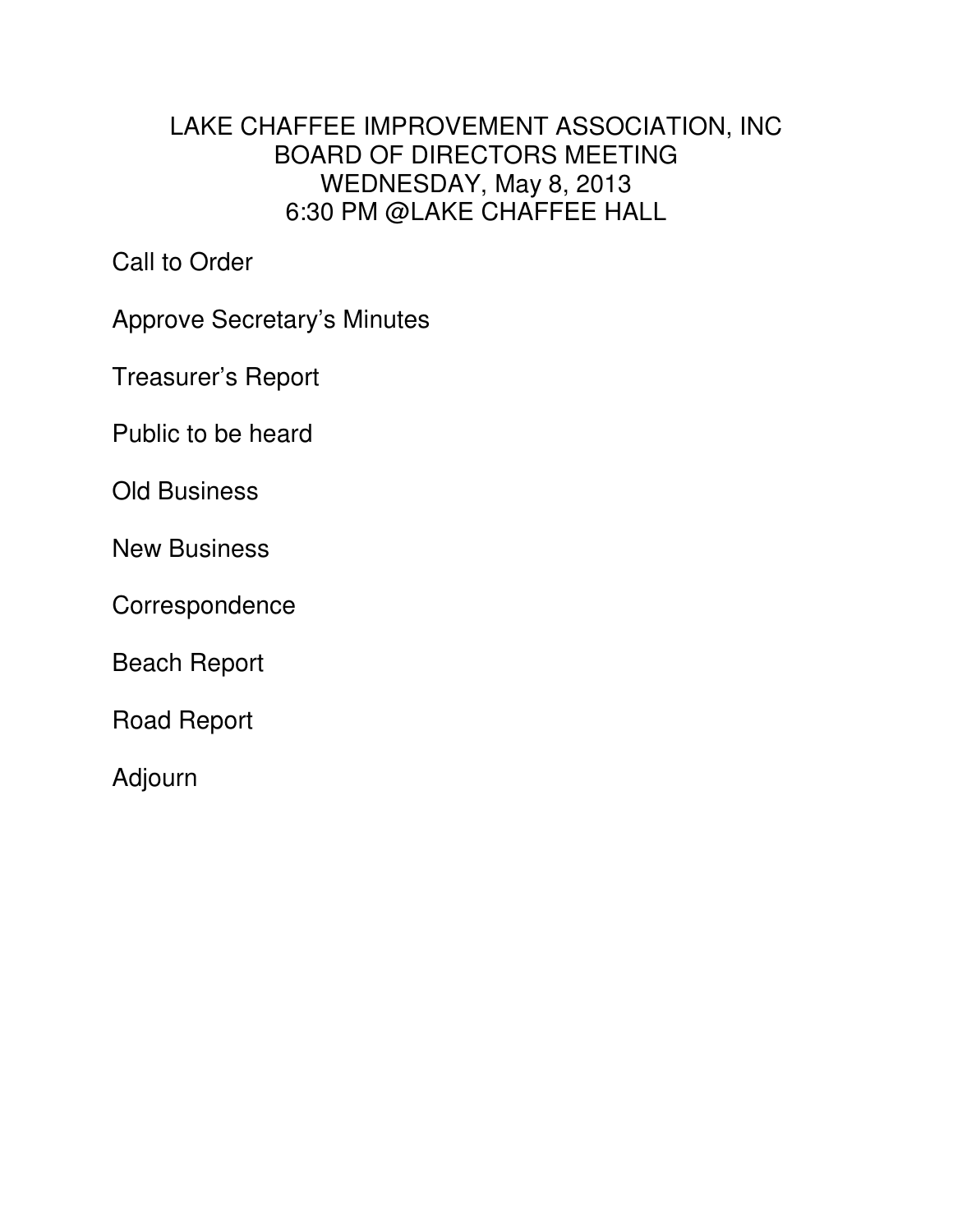## LAKE CHAFFEE IMPROVEMENT ASSOCIATION, INC BOARD OF DIRECTORS MINUTES May 8, 2013 *Minutes Recorded and Posted Before Approval*

President Ivan Wasko called the meeting to order @ 6:39 pm.

**Board Members in Attendance**: Ivan Wasko, Dennis Flaherty, Ken Garee, Linda Parent , Carol Natitus, Tom Martin, Jason Sherman, Bob Corriveau Committee chairs: Gay Leedie

**Public in attendance:** Gerry Dufresne

**Secretary's Minutes**: Minutes were approved as read

**Treasurer's Report**: We received income from the hall rental, received one tax payment, and we received our rebate of \$100 for sales tax paid. Linda Parent made a motion to approve the treasurer's report, Carol Natitus seconded. All in favor, motion passed.

## **Public to be heard**: None

**Old Business:** Gay Leedie is working on samples and pricing for our new signage to be placed at the beaches, boat launch and on the island. We have not yet received any information on the dam from DEEP. Bob DeVito will be establishing a committee named "Association Research Committee". This committee will be open to all member of the association, meetings and minutes will posted. The purpose of the committee is to gather information to determine the pros and cons of dissolving the Lake Chaffee Improvement Association. The Board agreed that a committee should be formed to identify the issues and questions that the Board of Directors should present to the town of Ashford. The compost pile on Maple Drive still remains and Ivan will stop by and talk to the Germans. Ralph Sherman will begin the lake water testing soon.

**Correspondence**: We received a letter from Richard Rodrigue notifying the board of a blocked drain on Amidon Drive. We received a letter of resignation from the Board of Directors from John Mayer.

**Beach Report:** There is a large branch on the main beach that needs to be removed, Ivan can blow the leaves to the front of the fence, but we need a truck to move the leaves out. Ivan would like to put a charcoal barbeque on a post for the main beach. We have funds allocated for the beach. Dennis made a motion to approve it, Tom Martin seconded. All in favor. Motion passed.

**Road Report**: Ivan found out that only 100 feet can be paved for \$5000 on Westford Drive. The Board has decided that we should spend the money on the improved roads, not the unimproved roads. Ivan will speak to the contactors about patching holes on the improved roads. We had a work party on Saturday, April  $27<sup>th</sup>$ , thank you to all that participated. Brush was cut back, holes where filled in, and some roads were widened. Thank you to Gerry Dufresne and his son for road grading work that was done earlier this year.

**New Business:** Carol Natitus moved that we go into executive session. Tom Martin seconded, all in favor, motion passed. Tom Martin made a motion to come out of executive session. Carol Natitus seconded, all in favor, motion passed. Tom Martin made a motion to requisition the cleaning of the drains and catch basins for \$1000.00. Carol Natitus seconded. All in favor, motion passed.

Linda Parent made a motion to adjourn, Dennis Flaherty seconded, all in favor, motions passed.

Meeting Adjourned @ 8:40 pm Respectfully Submitted, Linda Parent, Secretary